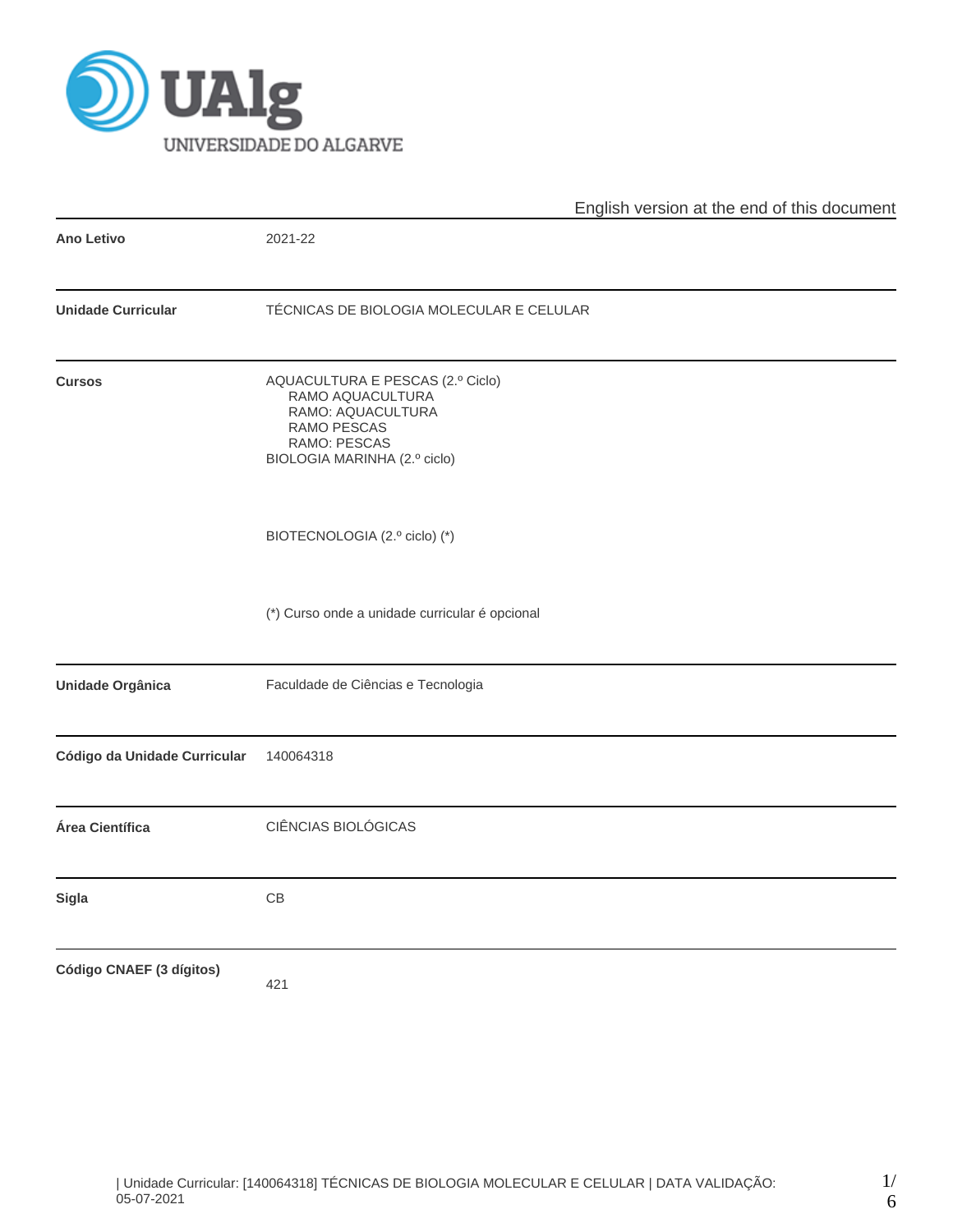

**Contributo para os Objetivos de Desenvolvimento Sustentável -** 3 14 15 **ODS (Indicar até 3 objetivos)**

**Línguas de Aprendizagem**

Inglês e Português

**Modalidade de ensino**

Presencial

**Docente Responsável** Eduardo José Xavier Rodrigues de Pinho e Melo

| DOCENTE                                            | <b>TIPO DE</b><br>IAULA | <b>TURMAS</b>                               | <b>TOTAL HORAS DE</b><br><b>ICONTACTO (*)</b> |
|----------------------------------------------------|-------------------------|---------------------------------------------|-----------------------------------------------|
| Eduardo José Xavier Rodrigues de Pinho e  <br>Melo | OT; PL; $S; T$          | [T1; PL1; PL2; PL3; S1; S2; S3; OT1; OT2; [ | 15T; 72PL; 15S; 9OT                           |

\* Para turmas lecionadas conjuntamente, apenas é contabilizada a carga horária de uma delas.

| <b>ANO</b> | PERIODO DE FUNCIONAMENTO* | <b>HORAS DE CONTACTO</b> | <b>HORAS TOTAIS DE TRABALHO</b> | <b>ECTS</b> |
|------------|---------------------------|--------------------------|---------------------------------|-------------|
|            |                           | 15T; 24PL; 5S; 3OT       | 156                             |             |

\* A-Anual;S-Semestral;Q-Quadrimestral;T-Trimestral

# **Precedências**

Sem precedências

## **Conhecimentos Prévios recomendados**

Conhecimentos básicos sobre a estrutura e função das moléculas biológicas, especialmente proteínas e ácidos nucleicos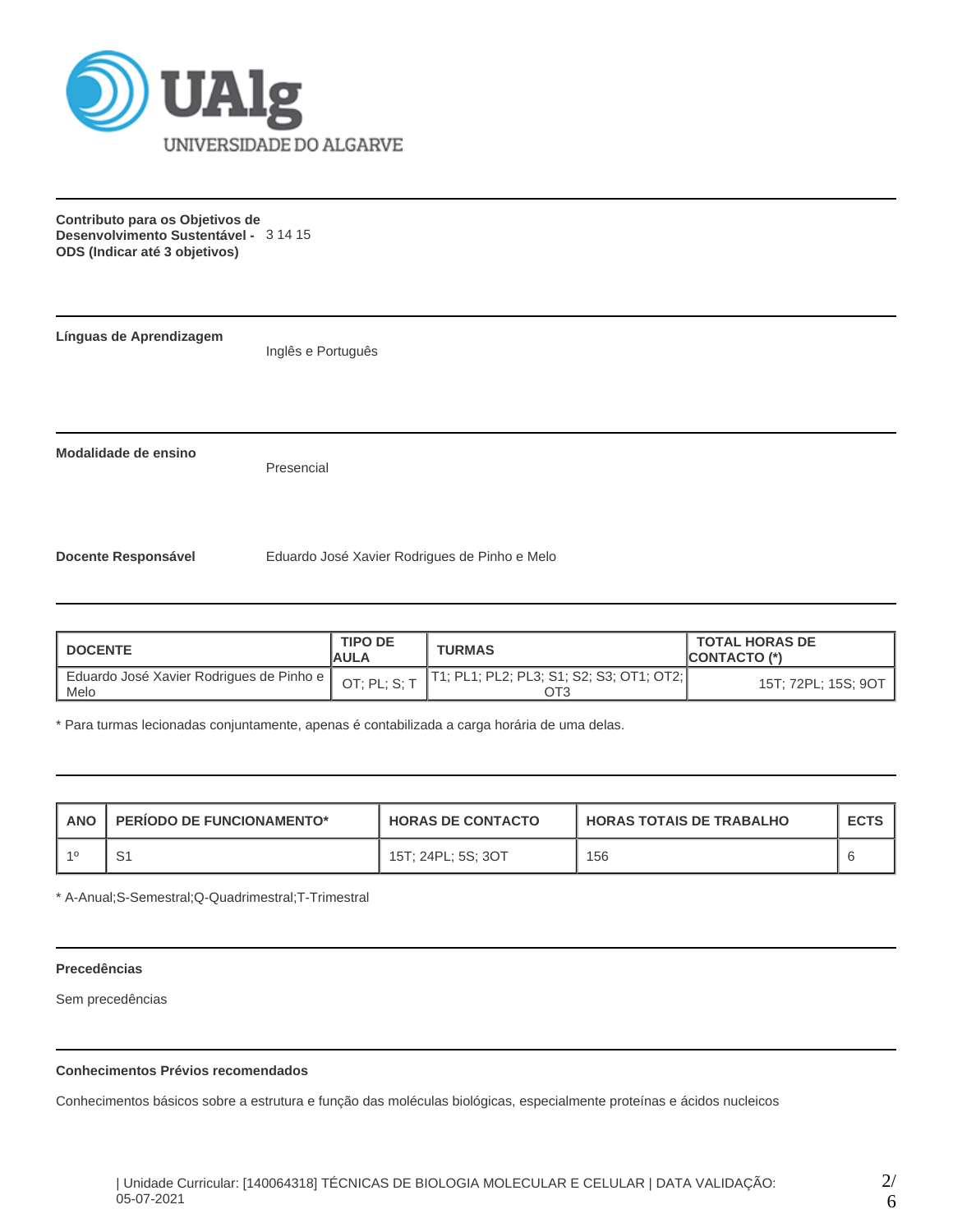

#### **Objetivos de aprendizagem (conhecimentos, aptidões e competências)**

Conhecer as bases moleculares das principais técnicas de biologia molecular e celular, utilizadas em Biologia. Aprender a efectuar algumas técnicas simples relacionadas com a manipulação de DNA (visualização por electroforese, amplificação de DNA) e de proteínas (expressão, purificação de proteínas e análise de proteínas). Transfecção de células animais com DNA heterólogo e expressão de proteínas heterologas (proteína fluorescente amarela). Aplicações potenciais destas técnicas em biologia marinha, aquacultura e pescas.

#### **Conteúdos programáticos**

Organização da UC, avaliação, programa e bibliografia Expressão de proteínas recombinantes em E. coli Cromatografia Electroforese e ensaios com anticorpos

Citometria de Fluxo Ácidos Nucleicos e técnica de PCR Cultura celular e transfeção Microscopia óptica e proteínas fluorescentes

#### **Metodologias de ensino (avaliação incluída)**

A metodologia consiste em aulas teóricas onde são explicados os fundamentos de cada técnica experimental e em aulas práticas onde os alunos realizam autonomamente essas técnicas. A UC compreende uma avaliação teórica (50%), a elaboração de um relatório das aulas de laboratório (50% ou 30%, dependendo da apresentação de um seminário) e, facultativamente, a apresentação em seminário de um artigo científico, de um assunto à sua escolha onde seja aplicada uma das técnicas aprendidas na unidade curricular.

#### **Bibliografia principal**

- J. Sambrook, E.F. Fritsch, T. Maniatis, Molecular Cloning: A laboratory Manual. Cold Spring Harbor Lab. 3rd ed. 2001
- M.T. Madigan, J.M. Martinko, J. Parker, Brock Biology of Microrganisms (Chapter 5 and 10)
- R.K. Scopes, Protein Purification, Principles and Practice (Chapter 1,2,3,5,6,7,8)
- E.L.V. Harris, S.Angal (eds) Protein Purification Methods, A practical approach (Chapter 1,2,4,6)
- R.I. Freshney, Culture of Animal Cells. A Manual of basic technique. Wiley-Liss, 3rd ed. 1994
- T.E. Creighton, Proteins: Structure and Molecular Properties (Chapter 1 and 5).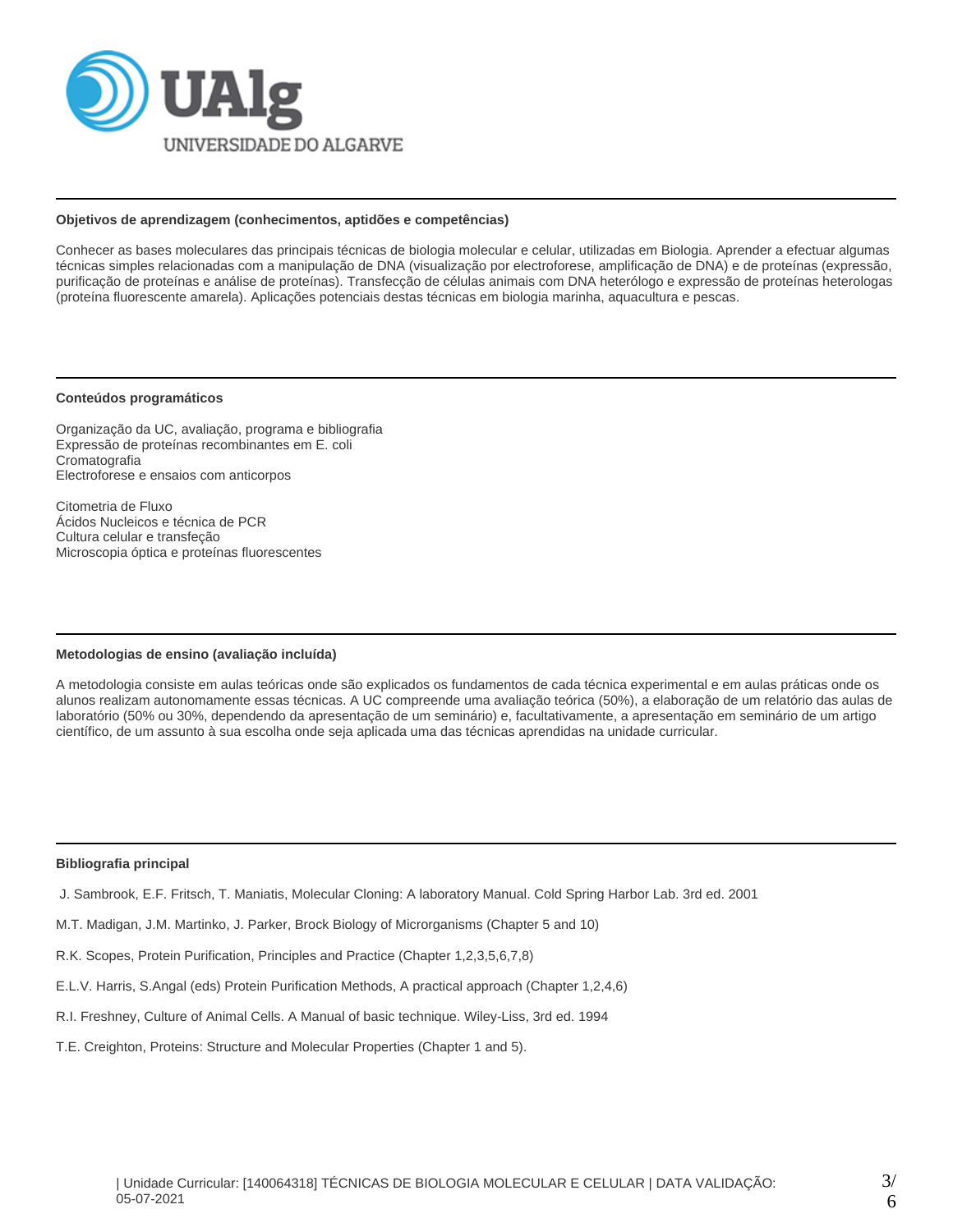

| <b>Academic Year</b>                                                                                   | 2021-22                                                                                                                                                                                                       |  |  |  |  |  |
|--------------------------------------------------------------------------------------------------------|---------------------------------------------------------------------------------------------------------------------------------------------------------------------------------------------------------------|--|--|--|--|--|
| <b>Course unit</b>                                                                                     | TECHNIQUES IN MOLECULAR AND CELULAR BIOLOGY                                                                                                                                                                   |  |  |  |  |  |
| <b>Courses</b>                                                                                         | AQUACULTURE AND FISHERIES<br><b>BRANCH AQUACULTURE</b><br><b>BRANCH FISHERIES</b><br>MARINE BIOLOGY<br>Common Branch<br><b>BIOTECHNOLOGY (*)</b><br>Common Branch<br>(*) Optional course unit for this course |  |  |  |  |  |
| <b>Faculty / School</b>                                                                                | FACULTY OF SCIENCES AND TECHNOLOGY                                                                                                                                                                            |  |  |  |  |  |
| <b>Main Scientific Area</b>                                                                            |                                                                                                                                                                                                               |  |  |  |  |  |
| Acronym                                                                                                | BC GB                                                                                                                                                                                                         |  |  |  |  |  |
| <b>CNAEF code (3 digits)</b>                                                                           | 421                                                                                                                                                                                                           |  |  |  |  |  |
| <b>Contribution to Sustainable</b><br><b>Development Goals - SGD</b><br>(Designate up to 3 objectives) | 3 14 15                                                                                                                                                                                                       |  |  |  |  |  |
| Language of instruction                                                                                | Inglês e Português                                                                                                                                                                                            |  |  |  |  |  |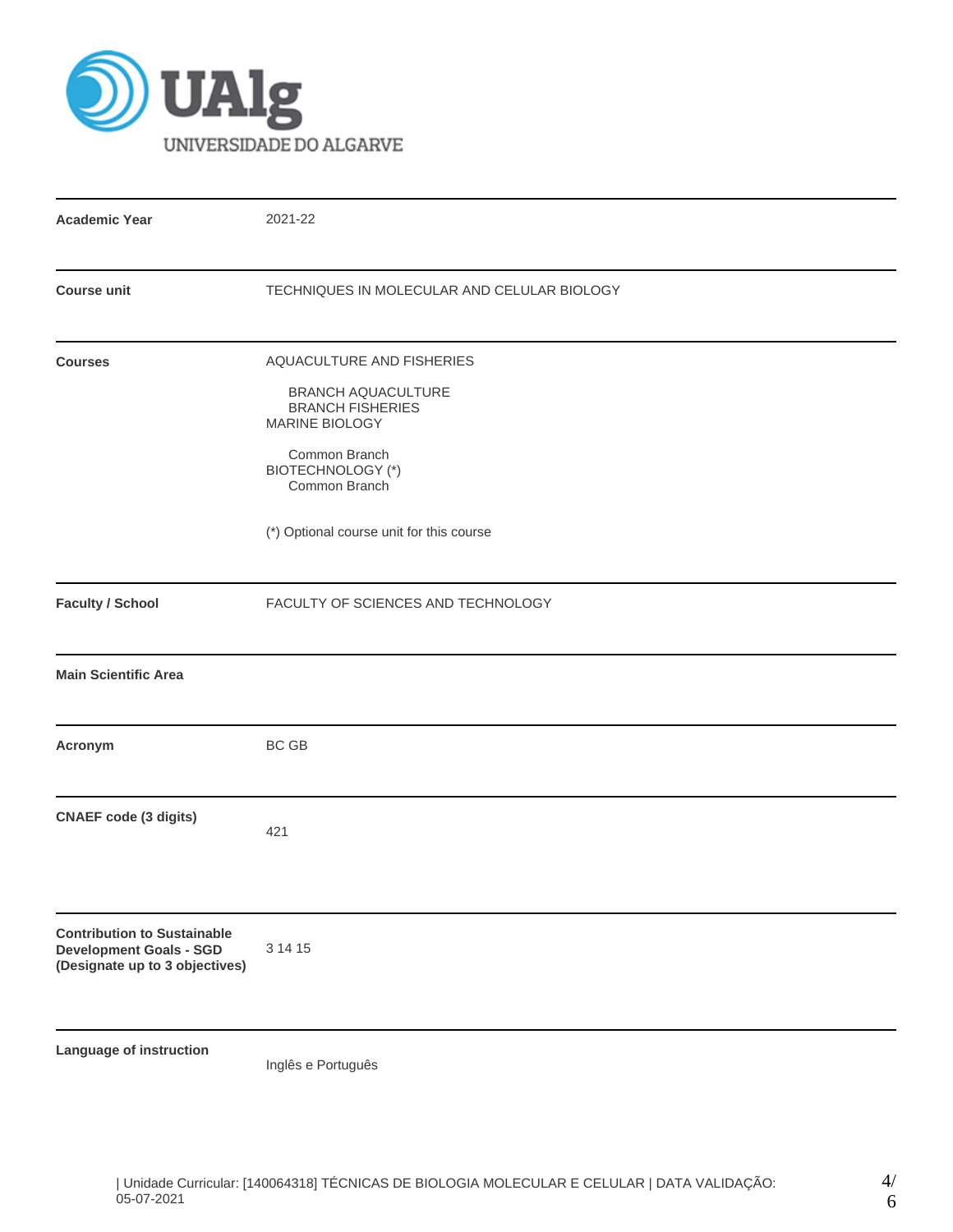

**Teaching/Learning modality**

Face to face learning

**Coordinating teacher** Eduardo José Xavier Rodrigues de Pinho e Melo

| <b>Teaching staff</b>                                                                                                            | <b>Type</b> | Classes | Hours (*) |  |  |  |
|----------------------------------------------------------------------------------------------------------------------------------|-------------|---------|-----------|--|--|--|
| Eduardo José Xavier Rodrigues de Pinho e Melo   OT; PL; S; T  T1; PL1; PL2; PL3; S1; S2; S3; OT1; OT2; OT3   15T; 72PL; 15S; 9OT |             |         |           |  |  |  |
| * For classes taught jointly it is only accounted the workload of one                                                            |             |         |           |  |  |  |

\* For classes taught jointly, it is only accounted the workload of one.

| $\sim$<br>. |     | D)                  | ÷ |     | _ | --     |     | Total |
|-------------|-----|---------------------|---|-----|---|--------|-----|-------|
|             | IІC | $\overline{ }$<br>⋯ |   | 115 |   | "<br>ш | IІC | AEC   |

T - Theoretical; TP - Theoretical and practical ; PL - Practical and laboratorial; TC - Field Work; S - Seminar; E - Training; OT - Tutorial; O - Other

## **Pre-requisites**

no pre-requisites

#### **Prior knowledge and skills**

Basic knowledge on the structure and function of biological molecules, specially proteins and nucleic acids

## **The students intended learning outcomes (knowledge, skills and competences)**

Knowledge of molecular principles underlying the main techniques in Molecular and Cellular Biology. Learning simple techniques related to DNA (DNA electrophoresis and amplification) and to proteins (expression, purification and electrophoresis). Transfection of animal cells and expression of heterologous proteins (yellow fluorescent protein). Examples of application of these techniques in Marine Biology.